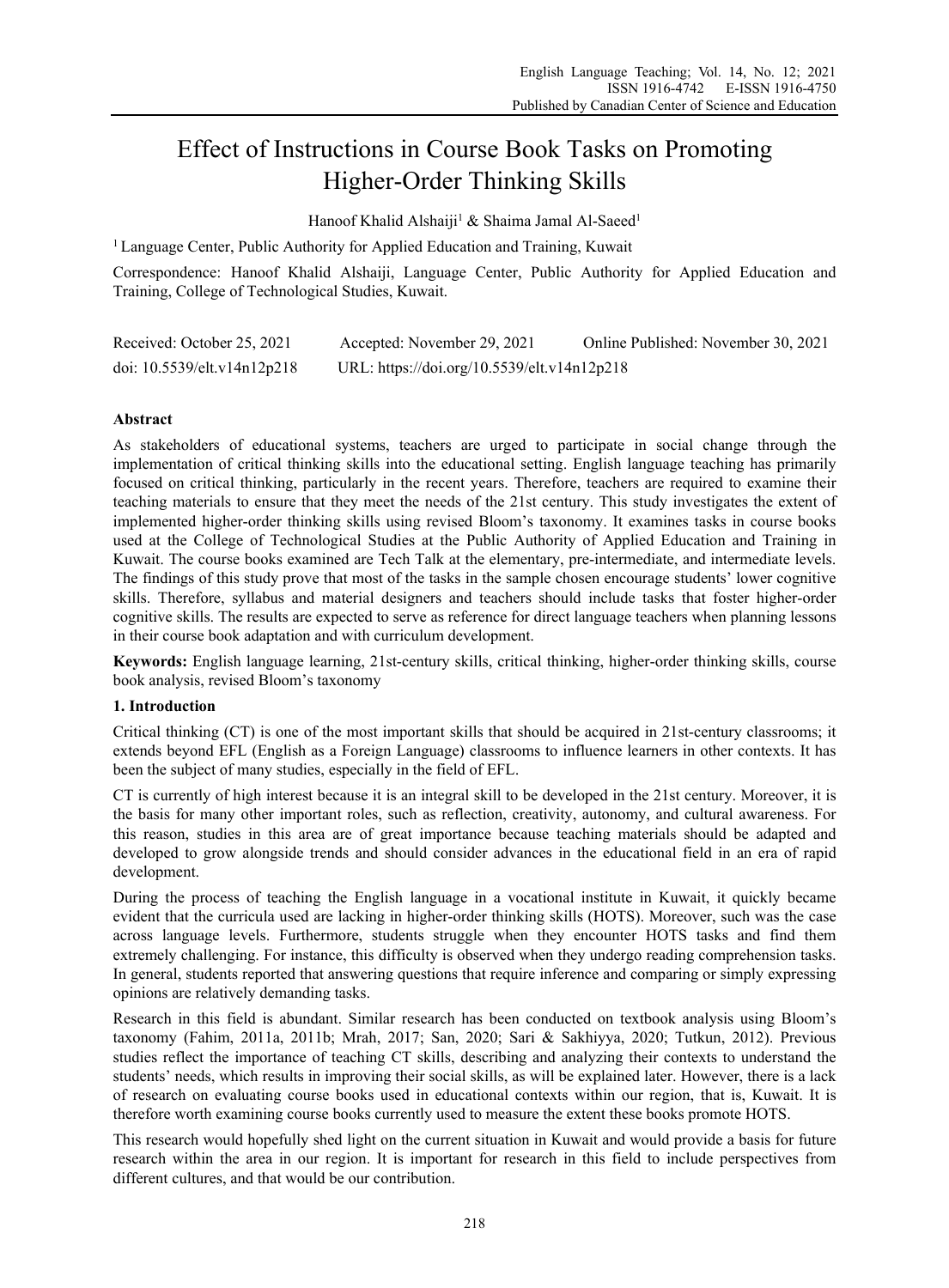The research strategy is exploratory and aims to analyze tasks in course books used in the English Department at the College of Technological Studies in terms of CT skills promoted using the revised Bloom's taxonomy (RBT) as a tool. The objective of this research is to show the level of CT skills reached by analyzing the tasks in three course books of Tech Talk series. Therefore, this study addresses the following question.

Do EFL course books (Tech Talk series) used at the English Department at the College of Technological Studies promote HOTS according to RBT?

#### **2. Literature Review**

#### *2.1 CT as a 21st Century Skill*

Learners must be equipped with 21st century skills to succeed in this fast-developing world. According to Senturk and Gökhan (2020, p. 12), 21st century skills include:

Learning and innovation, CT, problem solving, communication and collaboration, information literacy, media and technology, social responsibility, cultural and universal awareness, daily life, occupational tendency and career awareness, using initiative and self-directing, entrepreneurship and self-orientation, leadership of change-transformation and innovation.

Beaumont (2010) describes CT as "a trend well worth keeping in fashion" (p. 447). These skills should be awarded the same importance now as they have been centuries ago, by the great thinkers of those times such as Socrates, Plato, and Aristotle.

Beaumont (2010) states that "students need CT in their academic life" (p. 429). Learning CT skills does not only improve students learning process, which consequently improves its results, but also helps them progress in their careers (Facione, 2020).

Willingham (2007) stated that "[educators] have long noted that school attendance and even academic success are no guarantee that a student will graduate an effective thinker in all situations" (para. 7). Education, as Facione (2020) describes, may be pursued to gain a certificate; but there is liberal education, which he defines as "learning to think for yourself on your own and in collaboration with others." He further explains that liberal education is achieved with people who are not weak critical thinkers no matter the educational degree they hold (p. 24).

CT is linked to critical pedagogy, "which seeks social empowerment and social transformation" (Banegas & de Castro, 2016, p. 544). Incorporating those skills into ELT would help in increasing social development. Conversely, the absence of those skills may lead to devastating effects on society such as extremism and terrorism (Facione, 2020, p. 26).

To begin discussing these skills, we must first define them. However, as many researchers have stated, defining those skills is not easy considering the complication of its process (Beaumont, 2010, p. 234). Because of its complexity, it needs to be further studied and developed. This is what is felt by many researchers more than 50 years ago and still work on producing frameworks and listing strategies and analyzing them. For the purposes of this paper, we will consider the statement below as the definition of CT:

A statement by Michael Scriven and Richard Paul, presented at the 8th Annual International Conference on CT and Education Reform (Summer, 1987).

CT is the intellectually disciplined process of actively and skillfully conceptualizing, applying, analyzing, synthesizing, and/or evaluating information gathered from, or generated by, observation, experience, reflection, reasoning, or communication, as a guide to belief and action. In its exemplary form, it is based on universal intellectual values that transcend subject matter divisions: clarity, accuracy, precision, consistency, relevance, sound evidence, good reasons, depth, breadth, and fairness (Scriven & Paul, 1987, para. 2)

## *2.2 Importance of CT to Language Learning*

As CT is involved in all aspects of our lives (Facione, 2020; Beaumont, 2010), the language learning classroom has to keep up with these developments and strive to provide learners with these skills. Although teaching CT is demanding and difficult for students and teachers (Beaumont, 2010, p. 447; Gelder, 2005, p. 42), English language learners will be prevented from success when they do not acquire these skills, as Hawkins (1998) argued.

Furthermore, different ELT approaches emphasized the importance of CT skills such as flipped learning (Zeybek, 2020); layered curriculum (Orkaci, 2020); and STEM (Akıncı, 2020).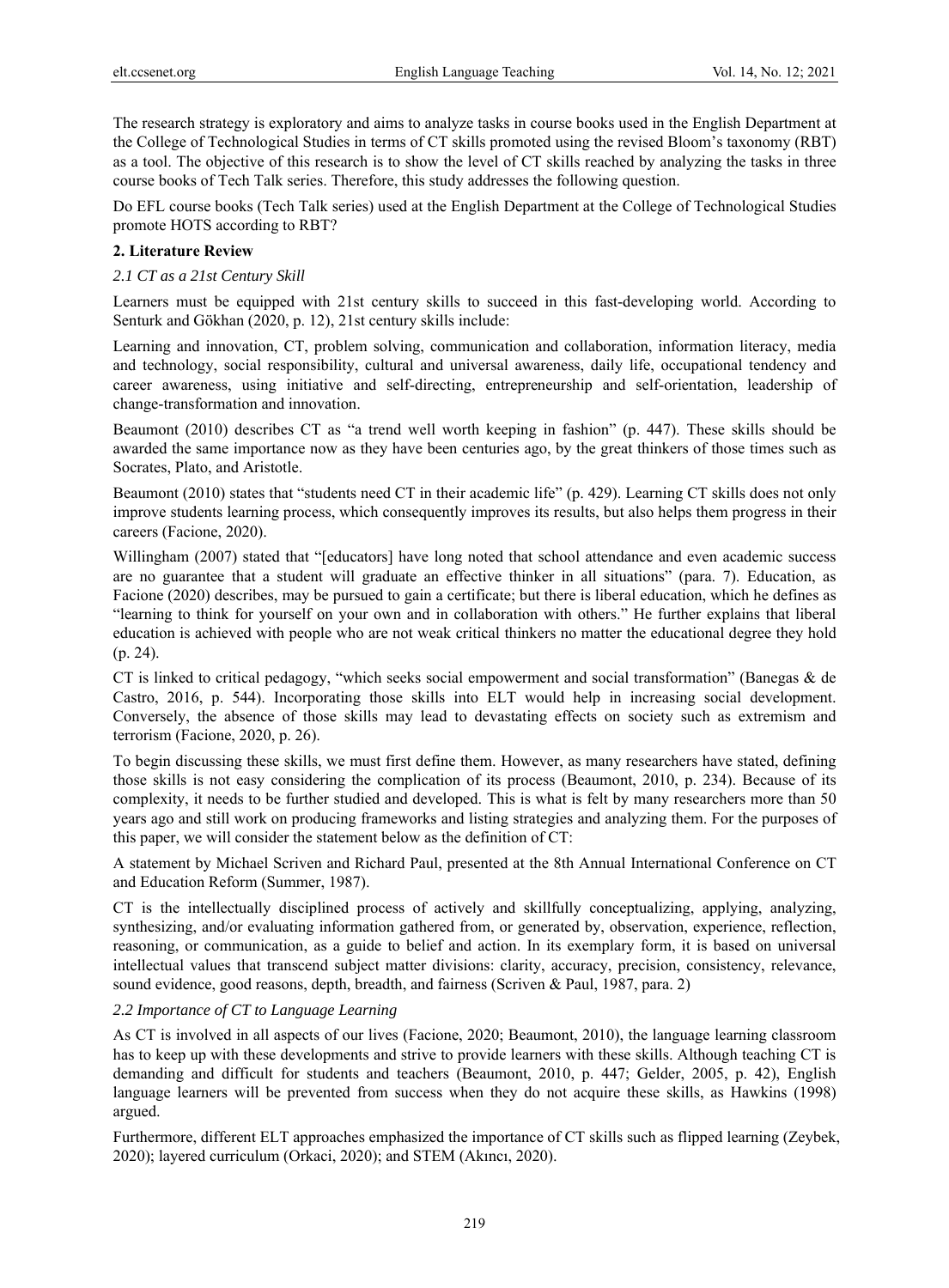It is important to consider that language skills can be developed by CT. Speaking skills, for instance, are improved through debate. CT can be developed while practicing speaking skills through arguments (Toulmin argumentation) or discussions (Rogerian argumentation) (Wood & Miller, 2014).

CT skills improve reading skills. Grabe (1991) states that "synthesis and evaluation skills and strategies are critical components of reading abilities" (p. 283). A number of hypotheses addressed the negative effect of instruction on poor comprehension (Snow, 2002). Reading comprehension is achieved through the type of good tasks that promote CT and that subsequently help in the production of good writing.

The type of instructions teachers give their students affect their production of writing tasks as well. Adler-Kassner and Estrem (2005) define the writing task as stated in WPA "a series of tasks that includes analyzing, evaluating and synthesizing of suitable sources" (p. 61).

Hence, it is clear how CT skills enhance learning language skills. Gelder takes this point further, suggesting that CT skills should be "an explicit part of the curriculum" (Gelder, 2005, p. 43). He clarifies how important it is to study and practice these skills (Beaumont, 2010). These skills are as hard as learning a second language; they need to be practiced to be well used (Gelder, 2005).

Because of this, many countries, including non-western countries such as South Africa, China, Malaysia, Singapore, and Indonesia have included CT into their curriculum and education policy (Ilyas, 2018).

## 2.2.1 RBT

Different researchers created taxonomies (Bloom, 1956), Freeman's (2014), which was based on Sander's, Barret's, Nuttal's, Day and Park's taxonomies. Others listed strategies for CT and frameworks to help teachers developing learners' CT skills as mentioned by Ilyas (2018). The literature review shows how all taxonomies and revisions were generated from Bloom's original work.

Although teachers are "the primary audience of Bloom's taxonomy," Beaumont (2010) adds that the taxonomy addresses anyone in the educational field and textbook authors and publishers are without exemption (p. 429).

Bloom considered the taxonomy as a tool for determining the compatibility of educational objectives, activities, and assessments in units or course or curriculum (Krathwohl, 2002, p. 212).

The original taxonomy that was created by Bloom in 1956 consisted of two domains (Knowledge and Cognitive) that he found serving several educational objectives. Anderson and Krathwohl (2001, p. xxxvii) note that since "the original group always considered the [taxonomy] framework a work in progress, neither finished nor final," they modified the taxonomy and produced what is called "the revised Bloom's taxonomy."

In the revised taxonomy, the cognitive domain was updated as follows. The skills categories were changed from noun to verb forms; three of the main six categories were changed as well: Knowledge to Remember, Comprehension to Understand, Synthesis to Create. Create is placed on top of the framework. The categories are ordered from simple to complex. However, the revised taxonomy is less strict, and it allows the overlap of some categories (Krathwohl, 2002, p. 215) There are six categories in both original and revised taxonomies; only the order of the highest two thinking skills (evaluation and synthesis) was reversed (Figure 1).





Krathwohl (2002) defines the Taxonomy of Educational Objectives as "a framework for classifying statements of what we expect or intend students to learn as a result of instruction" (p. 212). He further describes it as "a scheme for classifying educational goals, objectives, and, most recently, standards."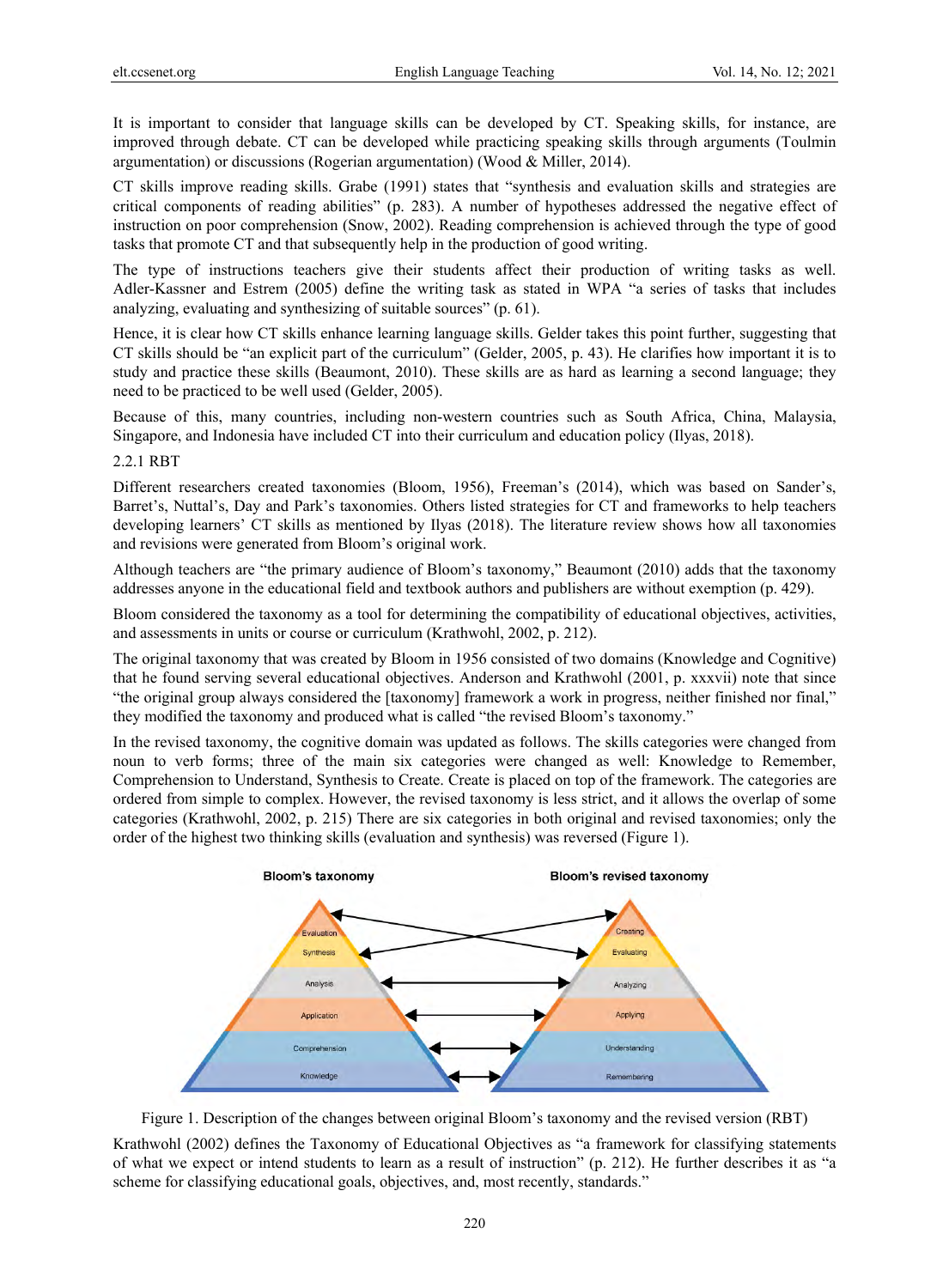HOTS in the RBT are analysis, evaluation, and create. Facione (2020) places the first two among the core CT skills. CT is a complex activity built up out of other skills that are simpler and easier to acquire (Gelder, 2005, p. 42). The skills get more complex when it reaches the top of Bloom's pyramid, which at the same time explains how the preceding skills are easier to acquire.

#### **3. Methodology**

The research strategy is exploratory, which aims to analyze course books used in College of Technological Studies in CTS Kuwait in terms of CT skills development using RBT as a tool. The course book sample consists of three books in the Tech Talk series (elementary, pre-intermediate, and intermediate). This sample was chosen because this series is taught at all English language courses in CTS at the Public Authority of Applied Education and Training, a higher learning institute in Kuwait.

The books were analyzed using the instrument in Figure 2, RBT Action Verbs. Each task was scrutinized, and action verbs in the task instructions were evaluated using the RVB table given below. They were divided into HOTS: analyze, evaluate, and create, and lower-order thinking skills (LOTS): (remember, understand, and apply). The HOTS were further divided into the three categories, which are the top cognitive skills in the taxonomy. These are defined below.

Krathwohl (2002, p. 215) defines these skills as follows:

Remember: retrieving relevant knowledge from long-term memory.

Understand: determining the meaning of instructional messages, including oral, written, and graphic communication.

Apply: carrying out using a procedure in a given situation.

Analyze: breaking material into constituent parts and detecting how the parts relate to one another and to overall structure or purpose.

Evaluate: making judgments based on criteria and standards.

Create: putting elements together to form a novel, coherent whole or making an original product.

Following that stage, the data were analyzed and categorized to identify theme and patterns in relation to Bloom's taxonomy. We entered the full findings in tables in the appendix, but they are summarized in Table 1. To further clarify the results, the findings were displayed in charts and figures.

These findings will be used to set recommendations as well as criteria for the effective implementation of CT skills in our context

#### *3.1 Instrumentation*

The following instrument was used:

In their RBT, Anderson and Krathwohl (2001) list common action verbs that are associated with the defined higher and LOTS. Every task in the three course books were compared to this list of action verbs to determine the critical skill being promoted.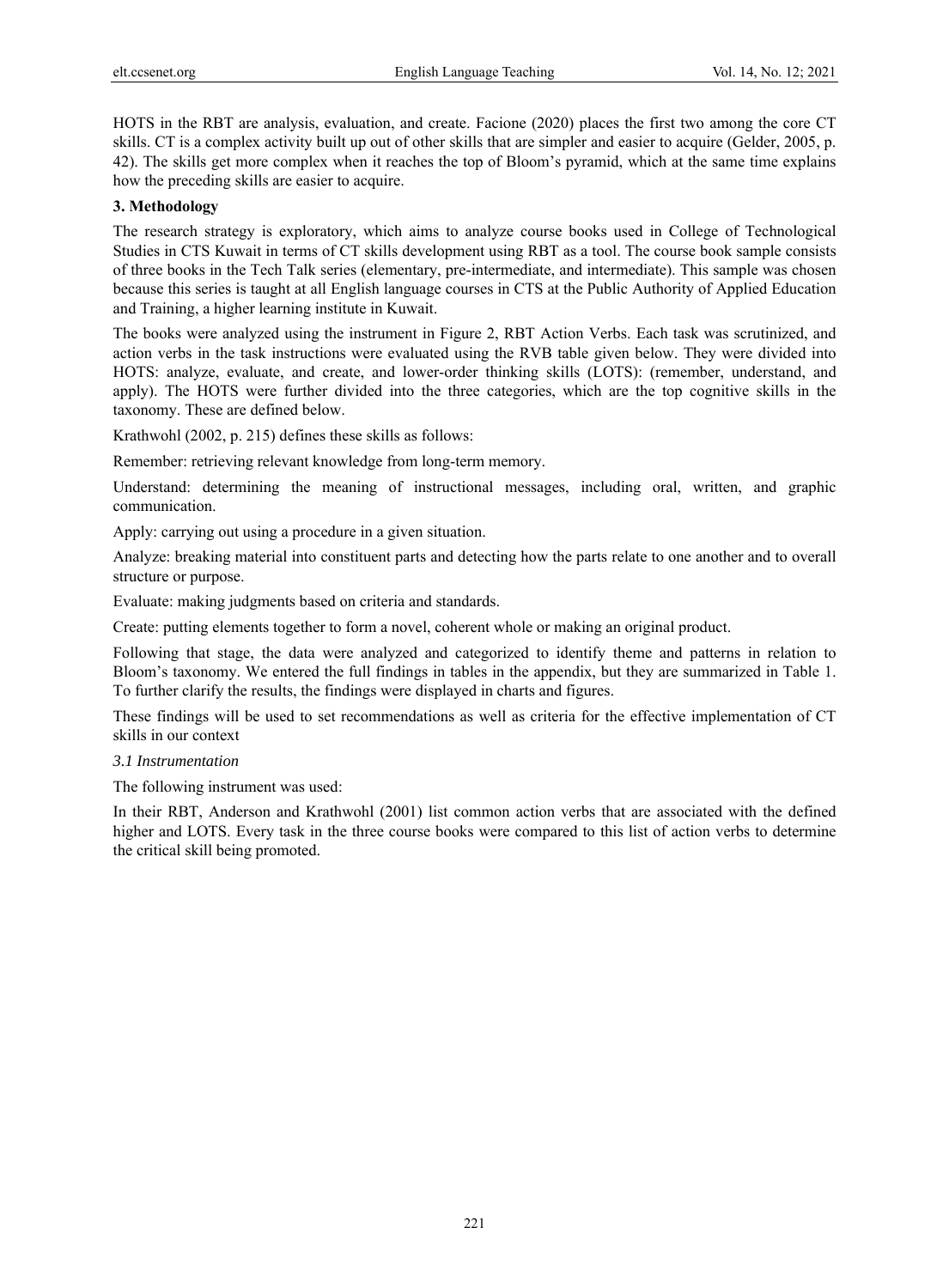| <b>Definitions</b>    | I. Remembering                                                                                                                                                                                                                                                         | II. Understanding                                                                                                                                                                                          | III. Applying                                                                                                                                                                                                              | IV. Analyzing                                                                                                                                                                                                                                                                                                                                             | V. Evaluating                                                                                                                                                                                                                                                                                                                                                                                                                             | <b>VI. Creating</b>                                                                                                                                                                                                                                                                                                                                                                                                                     |
|-----------------------|------------------------------------------------------------------------------------------------------------------------------------------------------------------------------------------------------------------------------------------------------------------------|------------------------------------------------------------------------------------------------------------------------------------------------------------------------------------------------------------|----------------------------------------------------------------------------------------------------------------------------------------------------------------------------------------------------------------------------|-----------------------------------------------------------------------------------------------------------------------------------------------------------------------------------------------------------------------------------------------------------------------------------------------------------------------------------------------------------|-------------------------------------------------------------------------------------------------------------------------------------------------------------------------------------------------------------------------------------------------------------------------------------------------------------------------------------------------------------------------------------------------------------------------------------------|-----------------------------------------------------------------------------------------------------------------------------------------------------------------------------------------------------------------------------------------------------------------------------------------------------------------------------------------------------------------------------------------------------------------------------------------|
| Bloom's<br>definition | Exhibit memory<br>of previously<br>learned material<br>by recalling facts,<br>terms, basic<br>concepts, and<br>answers.                                                                                                                                                | Demonstrate<br>understanding of<br>facts and ideas by<br>organizing,<br>comparing,<br>translating,<br>interpreting, giving<br>descriptions, and<br>stating main ideas.                                     | Solve problems to<br>news situations by<br>applying acquired<br>knowledge, facts,<br>techniques and<br>rules in a<br>different way.                                                                                        | Examine and<br>break information<br>into parts by<br>identifying<br>motives or<br>causes. Make<br>inferences and<br>find evidence to<br>support<br>generalizations.                                                                                                                                                                                       | Present and<br>defend opinions<br>by making<br>judgments about<br>information.<br>validity of ideas,<br>or quality of work<br>based on a set<br>of criteria.                                                                                                                                                                                                                                                                              | Compile<br>information<br>together in a<br>different way by<br>combining<br>elements in a<br>new pattern or<br>proposing<br>alternative<br>solutions.                                                                                                                                                                                                                                                                                   |
| Verbs                 | Choose<br>$\bullet$<br>Define<br>Find<br>How<br>٠<br>Label<br>٠<br>List<br>$\bullet$<br>Match<br>Name<br>٠<br>Omit<br>٠<br>Recall<br>٠<br>• Relate<br>Select<br>Show<br>$\bullet$<br>Spell<br>Tell<br>٠<br>What<br>When<br>Where<br>٠<br>Which<br>$\bullet$ Who<br>Why | • Classify<br>• Compare<br>Contrast<br>Demonstrate<br>٠<br>Explain<br>Extend<br>٠<br>Illustrate<br>Infer<br>٠<br>• Interpret<br>Outline<br>٠<br>• Relate<br>Rephrase<br>• Show<br>Summarize<br>• Translate | • Apply<br>· Build<br>Choose<br>• Construct<br>Develop<br>٠<br><b>Experiment with</b><br>٠<br>• Identify<br>Interview<br>Make use of<br>٠<br>Model<br>٠<br>• Organize<br>Plan<br>Select<br>$\bullet$<br>Solve<br>· Utilize | • Analyze<br>• Assume<br>Categorize<br>• Classify<br>• Compare<br>Conclusion<br>Contrast<br>٠<br>Discover<br>٠<br><b>Dissect</b><br>٠<br><b>Distinguish</b><br>٠<br>• Divide<br>Examine<br>• Function<br>Inference<br>Inspect<br>٠<br>List<br>٠<br>Motive<br>٠<br>• Relationships<br>Simplify<br>٠<br>• Survey<br>• Take part in<br>• Test for<br>• Theme | • Agree<br>• Appraise<br>Assess<br>• Award<br>Choose<br>Compare<br>Conclude<br>Criteria<br>Criticize<br>٠<br>Decide<br>• Deduct<br>Defend<br>Determine<br><b>Disprove</b><br>• Estimate<br>Evaluate<br>Explain<br>• Importance<br>• Influence<br>• Interpret<br>Judge<br>• Justify<br>Mark<br>Measure<br>٠<br>Opinion<br>Perceive<br>Prioritize<br>Prove<br>٠<br>$\bullet$ Rate<br>Recommend<br>· Rule on<br>Select<br>Support<br>• Value | • Adapt<br>Build<br>$\bullet$<br>Change<br>Choose<br>$\bullet$<br>Combine<br>Compile<br>Compose<br>Construct<br>Create<br>Delete<br>Desian<br>Develop<br><b>Discuss</b><br>Elaborate<br>Estimate<br>Formulate<br>Happen<br>Imagine<br>Improve<br>Invent<br>Make up<br>Maximize<br>Minimize<br>Modify<br>$\bullet$<br>Original<br>Originate<br>Plan<br>Predict<br>Propose<br>Solution<br>Solve<br>Suppose<br>Test<br>$\bullet$<br>Theory |

Figure 2. Revised Bloom's action verbs

# 3.1.1 Findings

Table 1. Number of HOTS tasks in Tech Talk elementary, pre-intermediate, intermediate course books

| Unit                    | <b>HOTS Tasks</b> |            |                | <b>HOTS</b> tasks | <b>LOTS</b> tasks | Total no. of Total no. of Total no. of tasks<br>in course book | % of tasks<br>with HOTS |
|-------------------------|-------------------|------------|----------------|-------------------|-------------------|----------------------------------------------------------------|-------------------------|
|                         | Analysis          | Evaluating | Creating       |                   |                   |                                                                |                         |
| <b>Elementary</b>       | 5                 | 2          | 2              | 9                 | 377               | 386                                                            | $2.3\%$                 |
| <b>Pre-intermediate</b> | 13                | 14         | 15             | 42                | 300               | 342                                                            | 12.3%                   |
| <b>Intermediate</b>     | 13                | 9          | $\overline{4}$ | 26                | 273               | 299                                                            | $8.7\%$                 |
| <b>Total</b>            | 31                | 25         | 21             | 77                | 950               | 1027                                                           | $7.5\%$                 |
| <b>HOTS</b> breakdown   | 40.30%            | 32.50%     | 27.30%         |                   |                   |                                                                |                         |
| Percentage              | 3%                | 2.40%      | $2\%$          | $7.4\%$           | 92.60%            | $100\%$                                                        | 7.4%                    |

Table 1 displays the findings from analyzing three books in the same series (Tech Talk). The table indicates the numbers of tasks in each of the HOTS and breaks the results down by course book. The number of HOTS is negligible in relation to LOTS, and among the HOTS, analysis has the biggest share of tasks in the series. The findings are illustrated in Figures 3-7 below.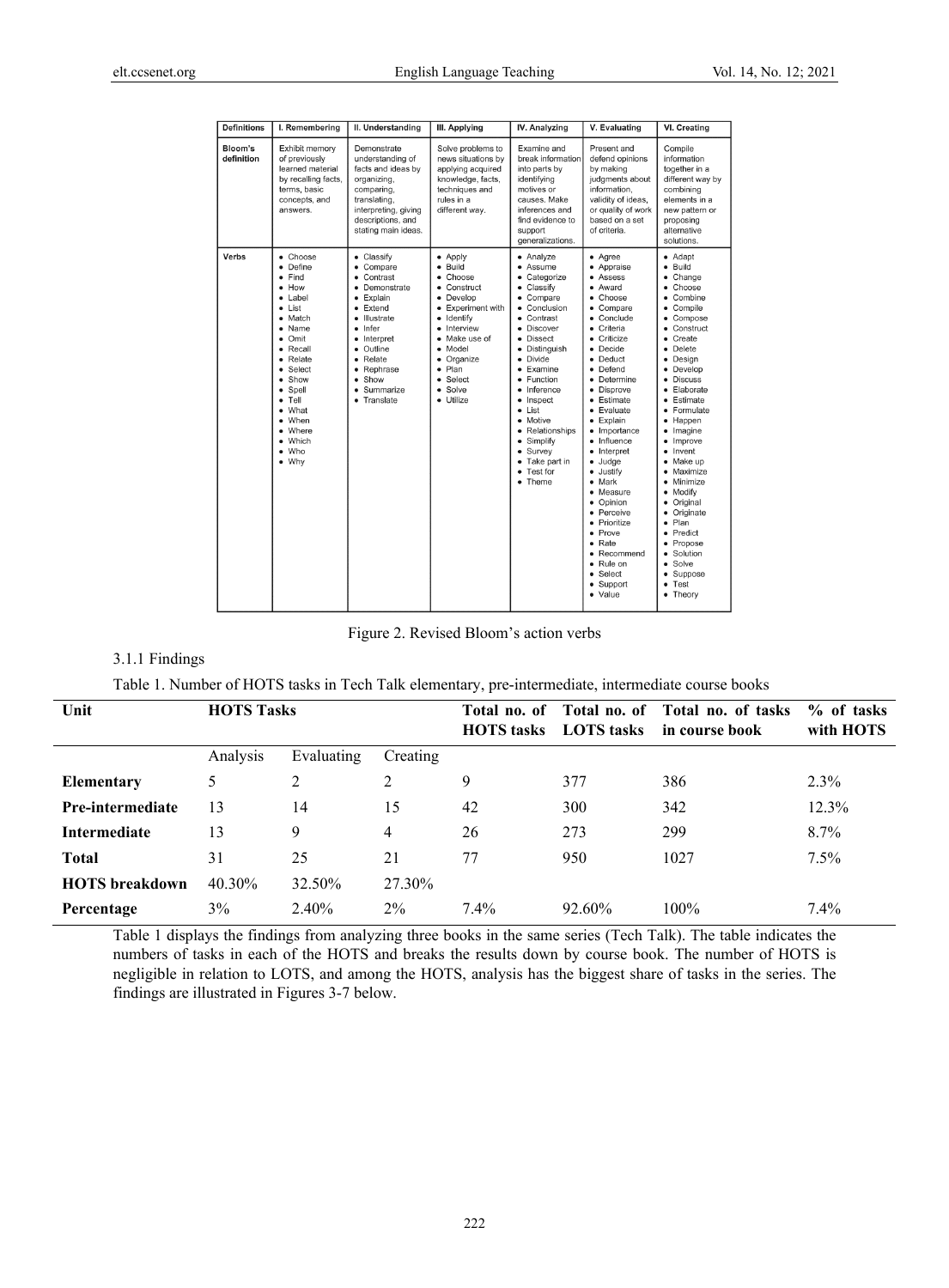

#### Percentage of HOTS and LOTS in the three course books

Analysis Evaluating Creating LOTS

Figure 3. Percentage of HOTS and LOTS in the three course books

Figure 3 displays the percentage of HOTS tasks in relation to LOTS tasks in the three course books examined. As the figure clearly demonstrates, the overwhelming majority of tasks require LOTS, and only a very small percentage (7%) requires students to use HOTS. This validates the hypothesis and reflects that most tasks in this series require students to use LOTS. Figure 4 shows more clearly the differences between the numbers of tasks for each HOTS level; it is evident that there was little difference between the numbers of tasks in each level but that the number of tasks decrease as the level of thinking skill increased. These findings are not surprising given that we expected more complex tasks with higher-order skills.



Figure 4. Comparison between HOTS in tasks

Figures 5 and 6 show the HOTS breakdowns for each of the course books. The findings are surprising because we expected that higher course book levels would require more HOTS, but the figures demonstrate that this was not the case. Figure 3 indicates that only 2.3% of the tasks in the course book required HOTS, and this percentage reached 12.3% in the pre-intermediate book but decreased significantly in the intermediate book to 8.7%. Figure 6 shows the differences by course book: the elementary book focuses more on analysis, whereas the other two requires a broader variety of HOTS.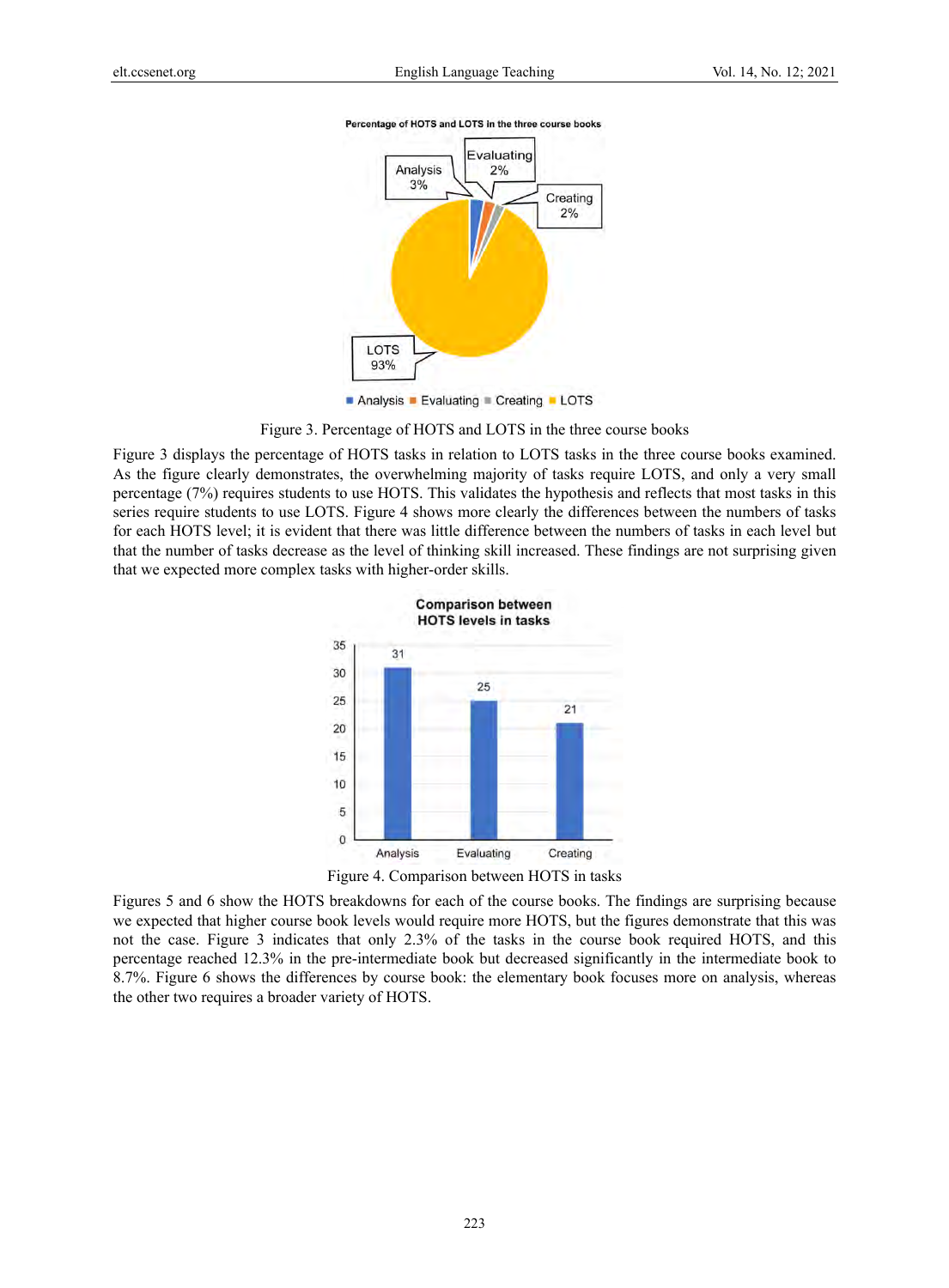







Figure 7 shows clearly that all three course books require predominantly LOTS, and the elementary book in particular significantly lacks HOTS tasks. This leads us to question whether there is a relationship between language level and HOTS use in course books.



Figure 6. Comparison of the number of HOTS tasks according to course book level

## **4. Discussion**

The findings of this study demonstrate how the majority of the tasks in the sample chosen develop students' lower cognitive skills. Analysis, the first level of HOTS, was the skill this task promoted most. It is clear as well that these skills are not promoted equally, with creativity the least stressed. It is difficult to master higher cognitive skills because they are cumulative in nature, and mastering lower levels, even with multiple tasks as we found in these course books, is insufficient to promote CT.

The findings here can be generalized across different contexts because the course books used are from a popular and mainstream series. However, there are limitations that must be considered. First, the series is aimed at technology students, which does limit the scope of the study. In addition, the sample size is small, and a larger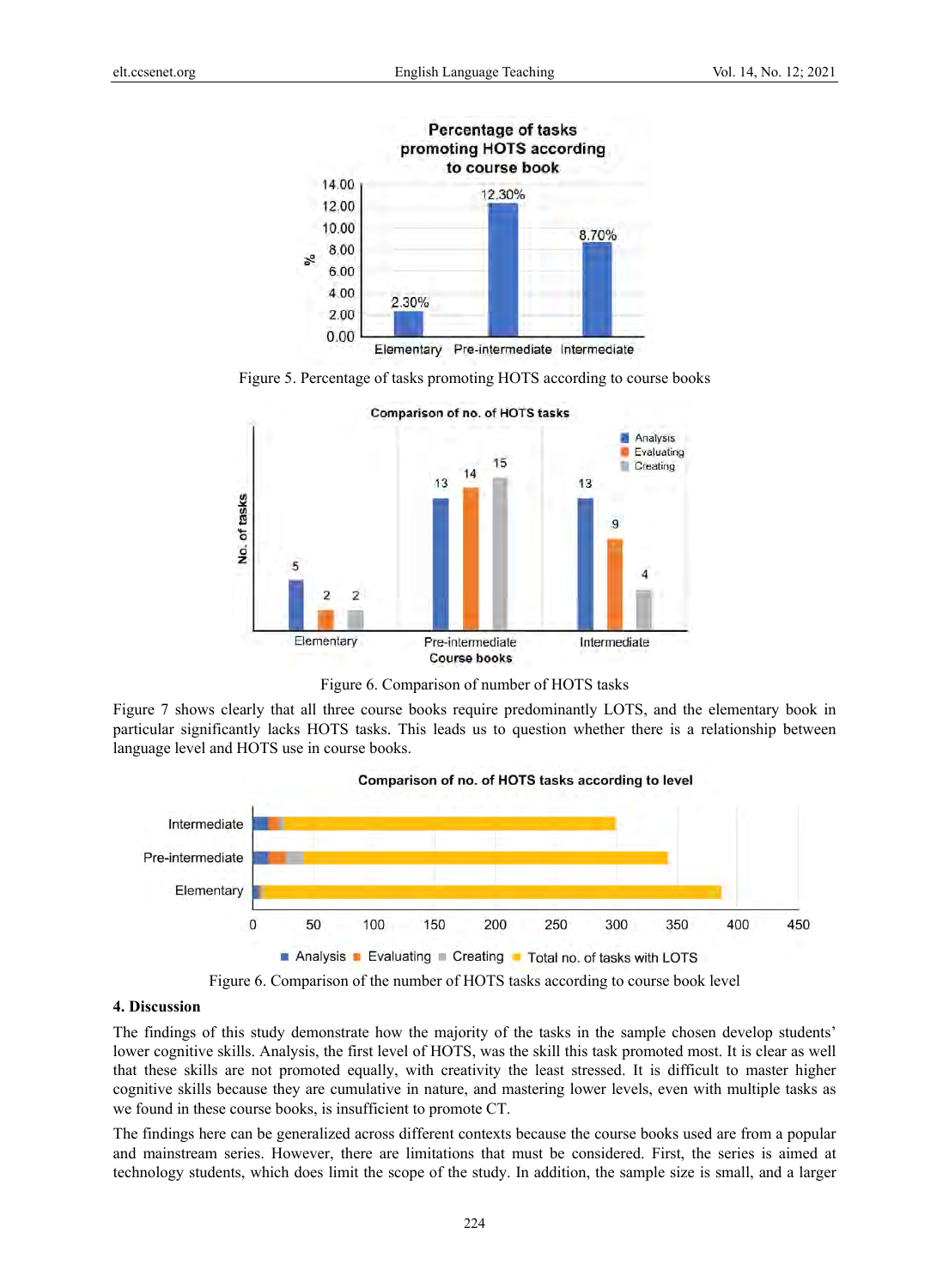sample with course books from different publishers would have given more accurate, generalizable results. Furthermore, we relied on a single source of data, but planned mixed methods research incorporating triangulation will provide a comprehensive perspective. However, because of the COVID-19 pandemic and the associated inability to contact students and teachers, we could not collect qualitative data from questionnaires or interviews within the limited timeframe available.

Moreover, using the taxonomy was challenging because there was significant overlap between the levels, and it was sometimes difficult to differentiate between them when categorizing the tasks. Krathwohl (2002) explains that "because the revision gives much greater weight to teacher usage, the requirement of a strict hierarchy has been relaxed to allow the categories to overlap one another." This is an advantage for teachers using the taxonomy for materials development purposes but a hindrance for researchers using it for study purposes (p. 215).

#### **5. Conclusion and Recommendations**

Not only do CT skills affect students' academic lives but they extend beyond that to make students liberally educated and enable them to actively participate in social transformation. As language educators, we should consider these skills when setting our curriculum objectives, course material, and assessments.

The results of this study encourage syllabus and material designers as well as teachers to incorporate tasks that promote higher-order cognitive skills into their curricula. Following through on this recommendation will entail that teachers be critical thinkers themselves and that they reflect on their teaching contexts. This could mean training and professional development courses to enhance teachers' skills in this area. An additional recommendation related to the previous suggestion is providing a practical framework for implementing CT skills in the EFL classroom to adapt or supplement course books.

#### **Acknowledgments**

Both authors have equally contributed to the study. We are grateful to PAAET for facilitating the study. We would like to extend our gratitude to the Enago team for their services.

#### **References**

- Adler-Kassner, L., & Estrem, H. (2005). Critical thinking, reading, and writing: A view from the field. In S. Harrington, K. Rhodes, R. O. Fischer, & R. Malenczyk (Eds.), *The outcomes book: Debate and consensus after the WPA outcomes statement* (pp. 60-70). Logan, UT: Utah State University Press. https://doi.org/10.2307/j.ctt46nwgv.12
- Akıncı, B. (2020). STEM for English language teaching. In S. Orakcı (Ed.), *Paradigm shifts in 21st century teaching and learning* (pp. 99-117). Turkey: IGI Global. https://doi.org/10.4018/978-1-7998-3146-4.ch007
- Anderson, L. W., & Krathwohl, D. R. (2001). *A taxonomy for learning, teaching, and assessing: A revision of Bloom's taxonomy of educational objectives*. New York, NY: Longman.
- Banegas, D. L., & Villacañas de Castro, L. S. (2016). Criticality. *ELT Journal, 70*(4), 455-457. https://doi.org/10.1093/elt/ccw048
- Beaumont, J. (2010). A sequence of critical thinking tasks. *TESOL Journal, 1*(4), 427-448. https://doi.org/10.5054/tj.2010.234763
- Bloom, B. S. (1956). *Taxonomy of educational objectives*. Handbook 1: Cognitive domain.
- Facione, P. A. (2020). *Critical thinking: What it is and why it counts.* Retrieved from https://www.insightassessment.com/wp-content/uploads/ia/pdf/whatwhy.pdf
- Fahim, M., & Sa'eepour, M. (2011). The impact of teaching critical thinking skills on reading comprehension of Iranian EFL learners. *Journal of Language Teaching and Research, 2*(4), 867-874. https://doi.org/10.4304/jltr.2.4.867-874
- Freeman, D. (2014). Reading comprehension questions: The distribution of different types in global EFL textbooks. In N. Hardwood (Ed.), *English language teaching textbooks: Content, consumption production* (pp. 72-110). London: Palgrave Macmillan. https://doi.org/10.1057/9781137276285\_3
- Gelder, T. V. (2005). Teaching critical thinking: Some lessons from cognitive science. *College Teaching, 53*(1), 41-48. https://doi.org/10.3200/CTCH.53.1.41-48
- Grabe, W. (1991). Current developments in second language reading research. *TESOL Quarterly, 25*(3), 375-406. https://doi.org/10.2307/3586977